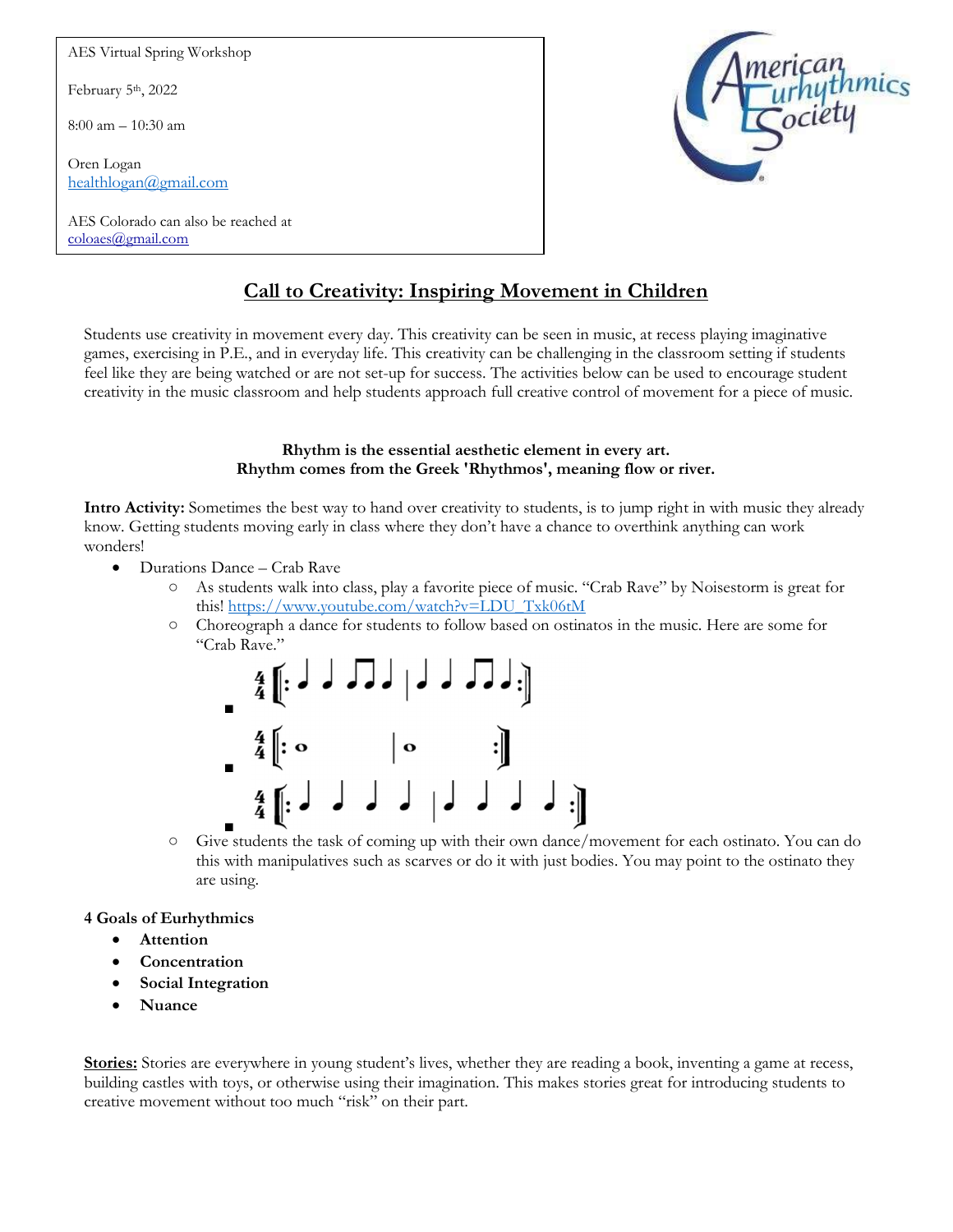## Activity #1: Horses & Horseback Riders

- For this story, split students into pairs. One student is a horse, and one is a horseback rider. Students use scarves as the reigns of the horse and act out music you improvise on the piano.
	- o Galop: Students galop with their horse around the room.  $\circ$   $\bullet\bullet\bullet$  Tippy-Toe (triplets): students pull cactus needles out of their horses' feet o Skate: Students give water to their tired horse.
- Students switch between being the horse (in front) and the horseback rider (behind) as you tell the story.

## Activity #2: "On the Trail" Grand Canyon Suite – Ferde Grofé

- In this activity, students continue to act out the previous story, but with music from The Grand Canyon Suite.
- You can add more story elements such as students flying as golden eagles during more lyrical parts of the music.
- Start the music  $\omega$  1:30 from this example recording: https://www.youtube.com/watch?v=6\_7DA1G6tVs

## Activity #3: Create Your Own Story

- After students have followed the story and the music above, give them creative freedom to tell their own story with the same piece of music. In their story they will need these different elements:
	- o Something that galops
	- o Something that matches triplets
	- o Something that is slow and lyrical
	- o Something to match the "skate" music from the story.
- Once students have their story, they act out their story and share what it was about.

Manipulatives: Manipulatives are fantastic for encouraging student creativity. These can be scarves, hoops, ribbons, tennis balls, stuffed animals, or anything that promotes fun and creativity. As students get more comfortable moving and being creative on their own, students will be able to be creative with just their body.

## Activity #4: Meter Madness

- Students get a flat hoop and find a partner (you can use any manipulative for this if you don't have hoops). Students then do these motions for the different Meter patterns they hear on the piano:
	- $\overline{4}$  Tap the ground on 1, tap hoops together on 2

 $\frac{3}{4}$  Sway the hoops back and forth, balancing on one foot for each new measure

Toss or roll the hoop (Toss on Beat 4 for good Ana-Crucis, and catch on beat 1 for good Crucis)

- Advanced: For each different Meter, students pick a new partner to do the movement with. When the music switches Meter, students quickly find their partner for that Meter!
- Creativity: As students master the patterns you have shown them, let them create their own movement patterns for each Meter!
	- o You can start by demonstrating new patterns or giving students 30 seconds to come up with each pattern. Giving very little transition time can also help students be spontaneous!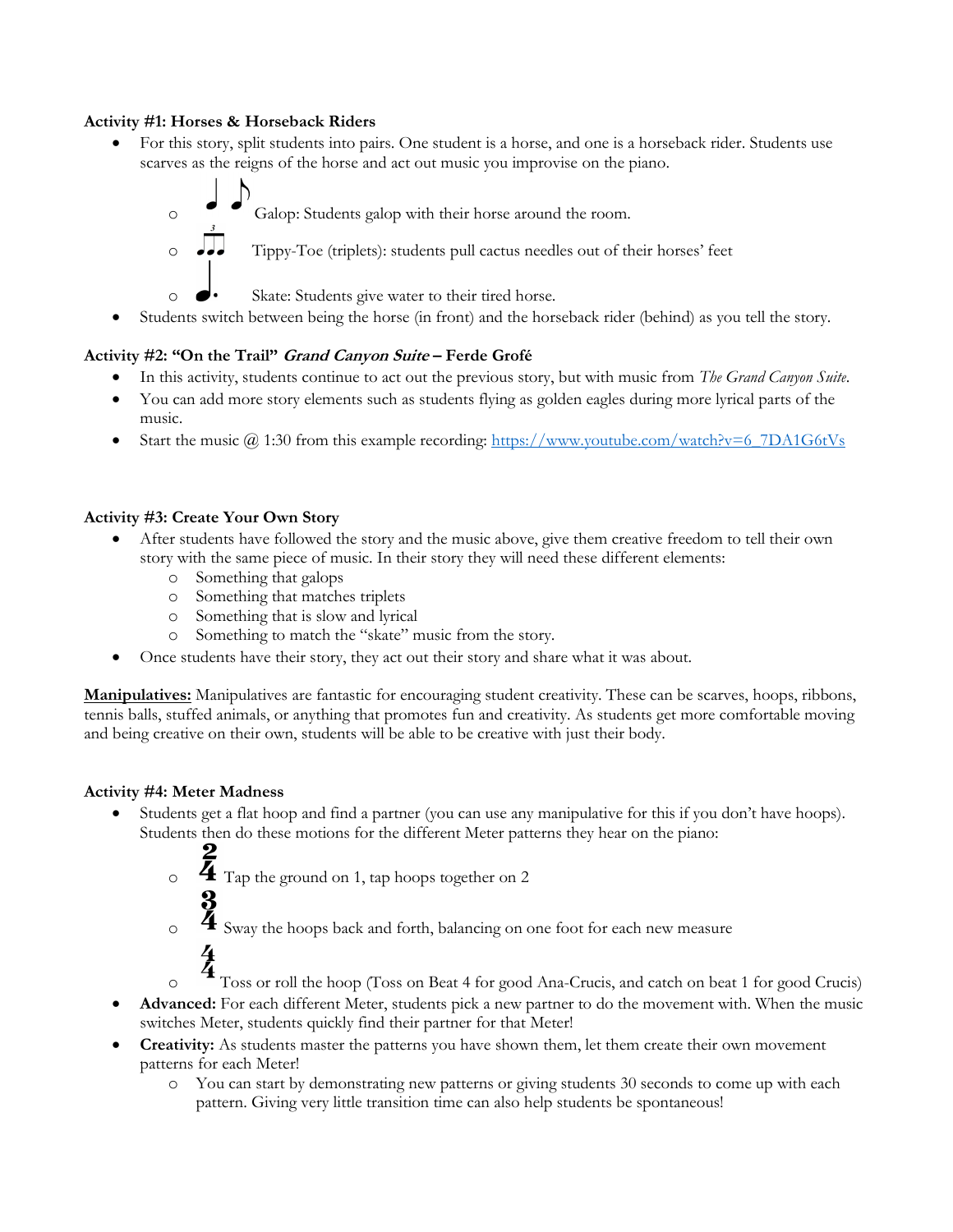Social Integration: Giving students part-work when moving is a great way to inspire social & individual creativity.

#### Activity #5: Duration Machines

- Get students into groups of 3-6
- In their group, students create a "durations" machine of different note lengths. Each student creates one duration within the machine, and all durations are moved at the same time.
- As tools, give students the choice of various manipulatives
	- o Ties
	- o Scarves
	- o Beanie Babies
	- o Tennis Balls
	- o Beach Balls
	- o Elastics
	- o Dowels
- Machine Example: Using a hoop, two ties, and a beanie baby
	- $\circ$   $\bullet$   $\bullet$  Two students hold both ends of two ties and run in place while shaking the ties.
	- $\circ$  Two students put a hoop around the ties and slides it back and forth along the ties
	- o Two students toss a beach ball over the group with quarter notes (toss, catch, toss, catch)
- Challenge students by swapping their individual notes or trading manipulatives!

Plastique Animee -- Plastique Animée (translated to *elastic animation*) is a visual and kinesthetic representation of music. As students listen to a piece of music, they show different aspects of the music with their body. Students improvising and creating their own interpretive movements of music is a great goal to strive for.

## Activity #6: The Viennese Clock

- Create your own choreographed plastique for the "Viennese Musical Clock" from the Háry János Suite by Kodály. https://www.youtube.com/watch?v=\_4Mg\_vDQXRc
	- o Pay attention to the:
		- Form of the Music: Rondo Form A-B-A-C-A-D-A
		- Dynamics
		- Melodic Contour
- Pick a manipulative that best assists you in showing the music. Favorites include:
	- o Scarves
	- o Hoops
	- o Balloons
- Once students have followed your choreographed plastique, give them creative control over the A section, individually or in small groups. This hands over creative control over most of the piece, while shy students can still latch onto the parts they already know: sections, B,C & D.
- Next steps:
	- o Students create/improvise to sections B,C,D
	- o Students switch manipulatives
	- o Students choose their own manipulatives